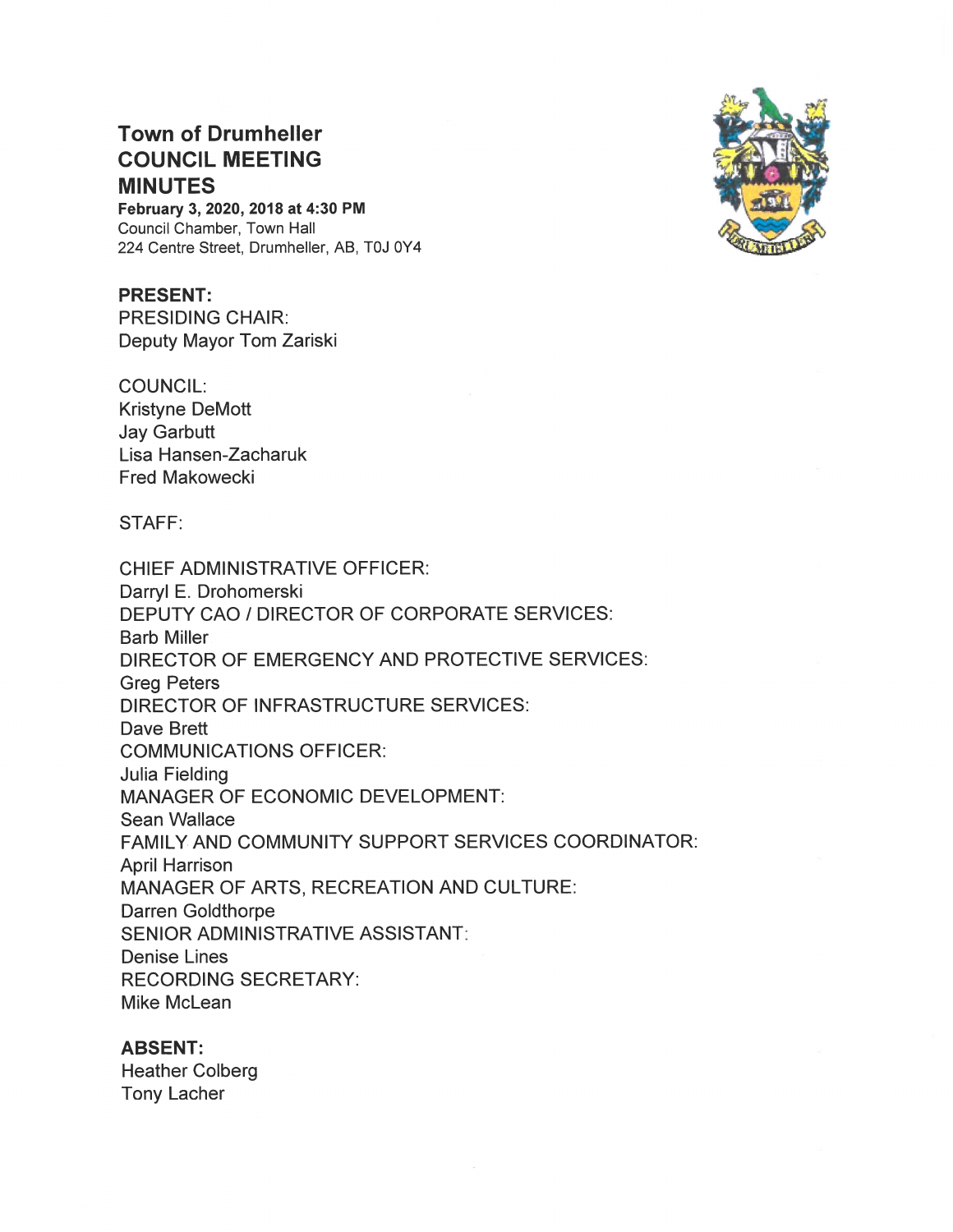**Regular Council Meeting Minutes** February 3, 2020

#### $10<sup>1</sup>$ **CALL TO ORDER**

Deputy Mayor Zariski called the meeting to order at 4:32 p.m.

#### 20 **MAYOR'S OPENING REMARK**

Deputy Mayor Zariski noted ongoing efforts by the Town of Drumheller and health authorities to monitor the outbreak of the Coronavirus. He also highlighted the nomination of Mayor Heather Colberg for Canada's Top Mayor award.

#### 30 **ADOPTION OF AGENDA**

 $30.1$ Agenda for the February 3, 2020 Regular Meeting of Council

M2020.28 Moved by J. Garbutt, L. Hansen-Zacharuk that the Agenda for the February 3, 2020 Regular Meeting of Council be adopted with the addition of a closed session item.

**CARRIED UNANIMOUSLY** 

#### 40 **MINUTES**

#### 40.1 ADOPTION OF REGULAR COUNCIL MEETING MINUTES

40.1.1 Minutes of the January 20, 2020 Regular Council Meeting

M2020.29 Moved by L. Hansen-Zacharuk, K. DeMott to adopt the minutes of the January 20, 2020 Regular Council Meeting as presented.

**CARRIED UNANIMOUSLY** 

#### 40.2 ADOPTION OF SPECIAL COUNCIL MEETING MINUTES

40.2.1 Minutes of the January 27, 2020 Special Council Meeting

M2020.30 Moved by J. Garbutt, K. DeMott to adopt the minutes of the January 27, 2020 Special Council Meeting with amendments, including the addition of the following motion:

 $\mathbf{I}$ 

SP2020.11 - J. Garbutt, T. Zariski moved that Council adopt the 2020 operating budget for Sandstone Manor as presented.

**CARRIED UNANIMOUSLY**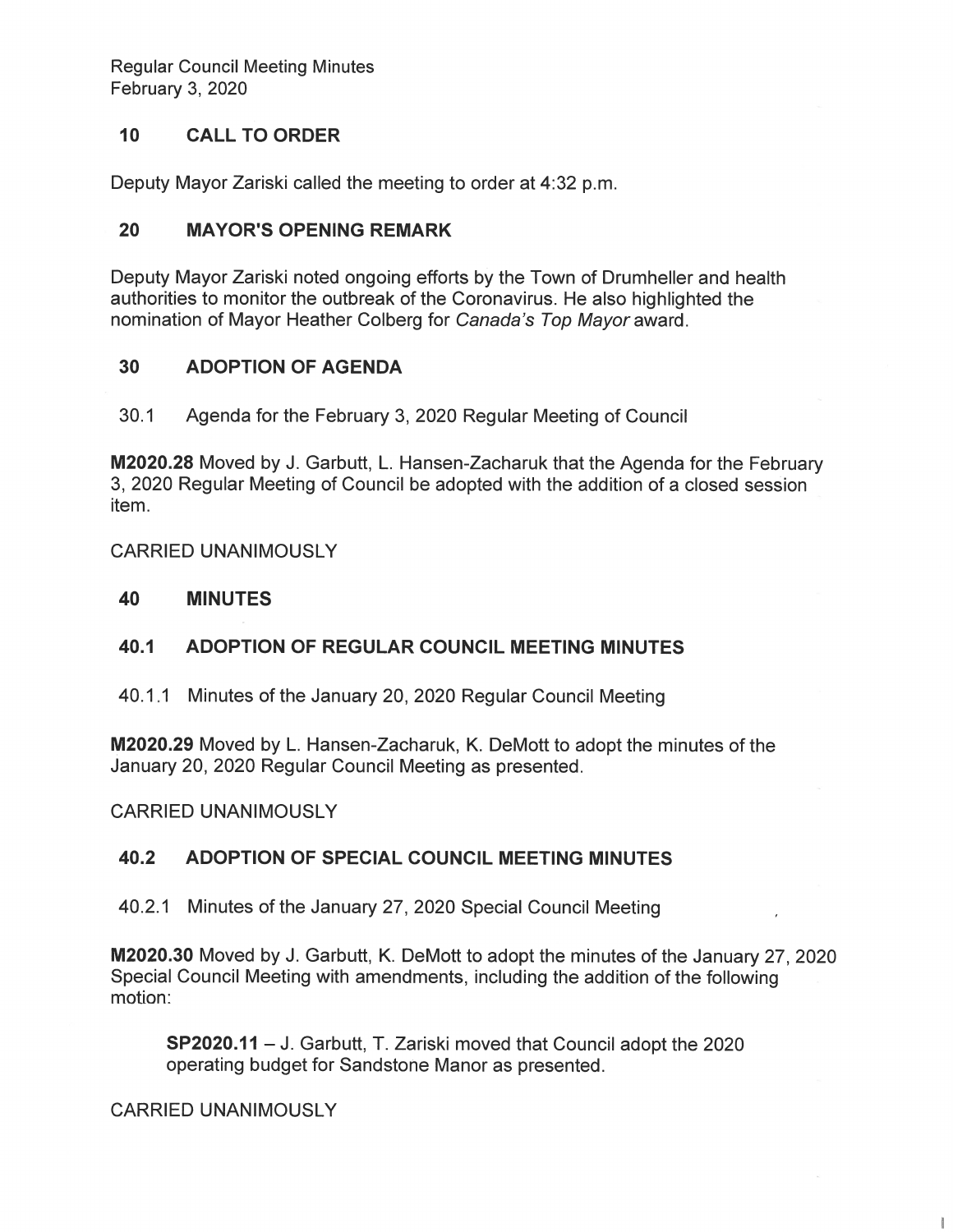#### 40.3 MINUTES OF MEETING PRESENTED FOR INFORMATION

40.3.1 Municipal Planning Commission Minutes of December 5, 2019 Meeting

M2020.31 Moved by L. Hansen-Zacharuk, J. Garbutt that the minutes of the December 5, 2019 Meeting of the Municipal Planning Commission be accepted for information.

## **CARRIED UNANIMOUSLY**

#### 60.1 **CAO**

60.1.1 The Town of Drumheller-Wheatland County Intermunicipal Development Plan - First Reading

M2020.32 Moved by L. Hansen-Zacharuk, F. Makowecki that Council give first reading to Bylaw No. 03.20 Town of Drumheller-Wheatland County Intermunicipal Development Plan and set a Public Hearing for Monday, March 2, 2020 at the regularly scheduled Council Meeting for the Town of Drumheller.

**CARRIED UNANIMOUSLY** 

60.1.2 The Town of Drumheller-Kneehill County Intermunicipal Development Plan Bylaw - First Reading

M2020.33 Moved by F. Makowecki, J. Garbutt that Council give first reading to Bylaw. No. 04.20 Town of Drumheller-Kneehill County Intermunicipal Development Plan and set a Public Hearing for Monday, March 2, 2020 at the regularly scheduled Council Meeting for the Town of Drumheller.

### **CARRIED UNANIMOUSLY**

60.1.3 The Town of Drumheller-Special Areas Intermunicipal Development Plan **Bylaw - First Reading** 

**M2020.34** Moved by K. DeMott, L. Hansen-Zacharuk that Council give first reading to Bylaw No. 05.20 Town of Drumheller-Special Areas Intermunicipal Development Plan Bylaw and set a Public Hearing for Monday, March 2, 2020 at the regularly scheduled Council Meeting for the Town of Drumheller.

**CARRIED UNANIMOUSLY** 

#### 60.3 **DEPUTY CAO / DIRECTOR OF CORPORATE SERVICES**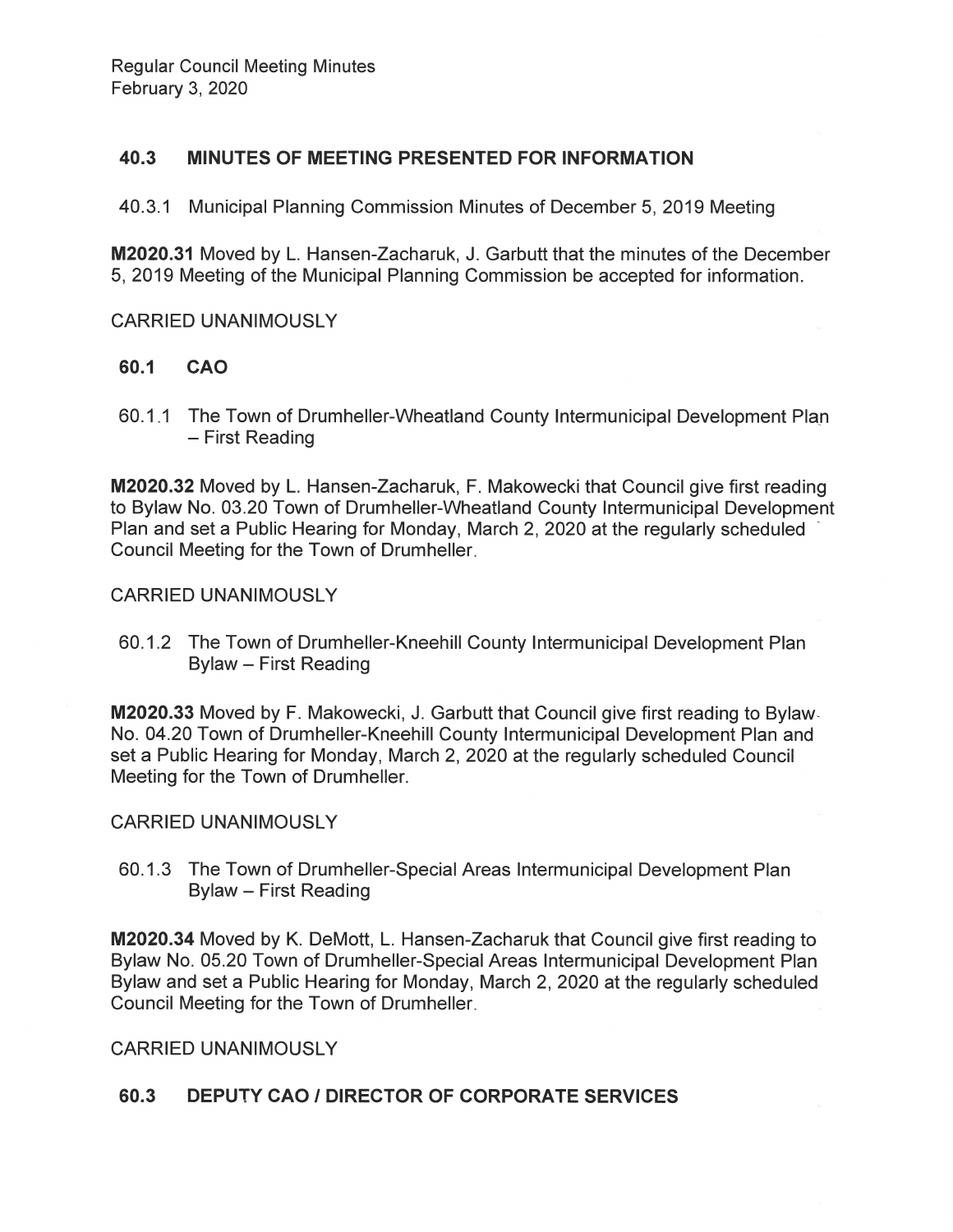**Regular Council Meeting Minutes** February 3, 2020

60.3.1 RFD: 2020 - 2023 Operating Budget - Tax Supported

Director of Corporate Services Barb Miller presented the 2020–2023 tax supported operating budget.

M2020.35 Moved by J. Garbutt, L. Hansen-Zacharuk that Council adopt the 2020 tax supported operating budget with a municipal requisition of \$9,062,125 – representing a two percent annual increase – and the draft 2021-2023 tax supported operating financial plan as presented.

**CARRIED UNANIMOUSLY** 

5:43 - F. Makowecki left the room 5:45 - F. Makowecki returned

5:56 p.m. - meeting recessed  $6:05$  p.m.  $-$  meeting resumed

#### 60.4 **DIRECTOR OF INFRASTRUCTURE SERVICES**

60.4.1 Policy  $- C - 02 - 02 - 7$ own App

Director of Infrastructure Services Brett and Communications Coordinator Julia Fielding presented information on the Town App.

M2020.36 Moved by J. Garbutt, F. Makowecki that Council adopt Policy C-02-20 -Town App as presented.

**CARRIED UNANIMOUSLY** 

60.4.2 Policy C-01-20 Persons with Disability Parking on Public Land

Director of Infrastructure Services Brett presented Policy C-01-20.

M2020.37 Moved by L. Hansen-Zacharuk, K. DeMott that Council adopt Policy C-01-20 - Persons with Disability Parking on Public Land as presented.

**CARRIED UNANIMOUSLY** 

#### 60.6 **MANAGER OF ECONOMIC DEVELOPMENT**

60.6.1 Bylaw No. 02.20 Land Use Bylaw Amendment – Cannabis Terminology and **Conditions**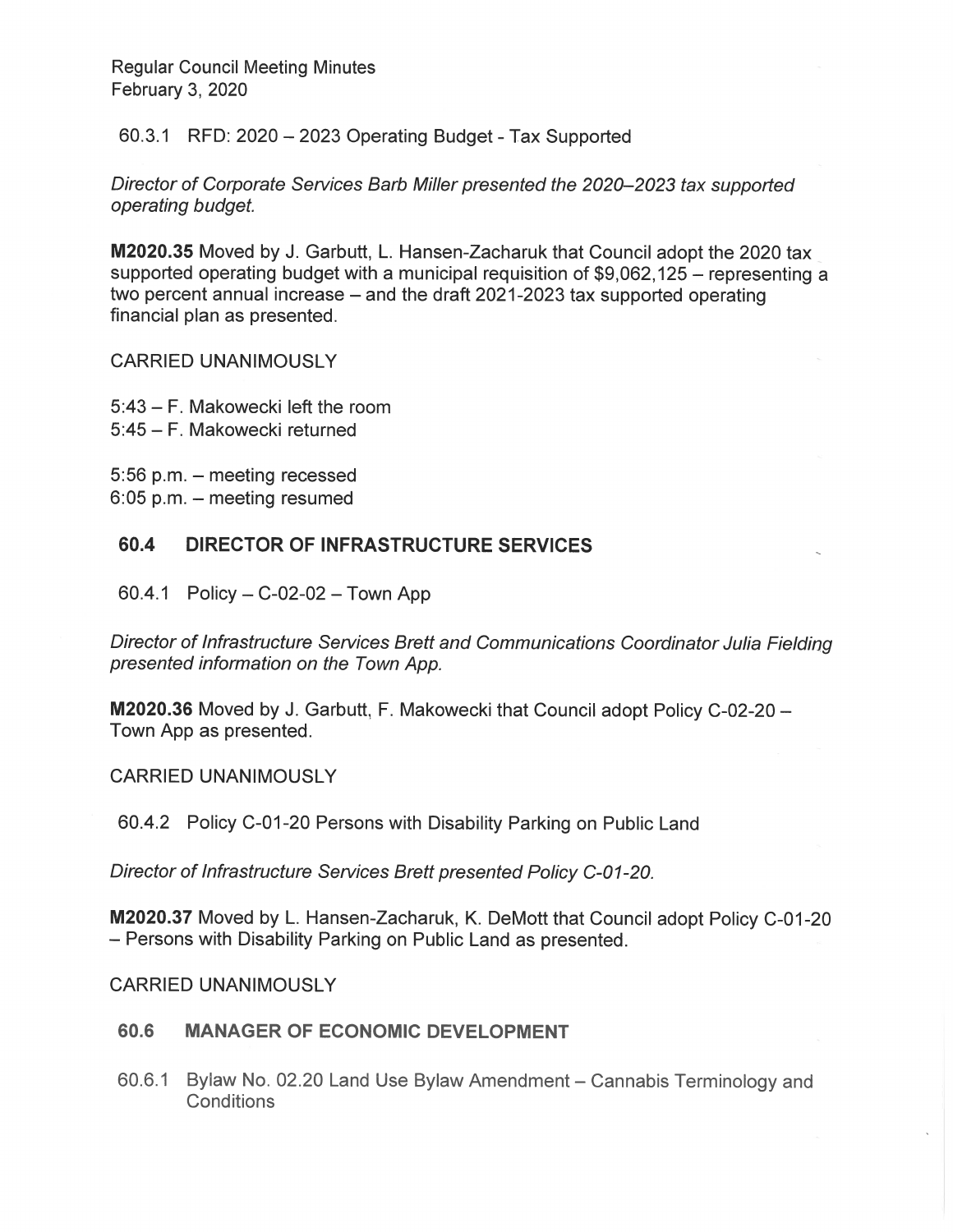Economic Development Manager Sean Wallace presented Bylaw No. 02.20 for first reading.

M2020.38 Moved by L. Hansen-Zacharuk, F. Makowecki that Council give first reading to Bylaw No. 02.20, which amends Land Use Bylaw No. 10.08 by updating definitions, additions and deletions of items related to the legalization of cannabis and set a Public Hearing for Tuesday, February 18,2020 at the regularly scheduled Council Meeting fer the Town of Drumheller.

CARRIED UNANIMOUSLY

## 60.7 OTHER REPORTS FROM ADMINISTRATION

60.7.1 Family and Community Support Services — Poverty Reduction Alliance

FCSS Coordinator April Harrison spoke to Council about the Poverty Reduction Alliance.

M2020.39 Moved by L. Hansen-Zacharuk, F. Makowecki to enter a closed session to discuss ongoing negotiations of a land agreement as per Section 16, FOIP at 6:48 p.m.

CARRIED UNANIMOUSLY

CLOSED SESSION: 6:48 p.m. to 7:02 p.m.

PRESENT: Counci: T. Zariski, L. Hansen-Zacharuk, K. DeMott, F. Makowecki, J. Garbutt Staff: CAO Drohomerski

M2020.40 Moved by F. Makowecki to return to open session at 7:02 p.m.

CARRIED UNANIMOUSLY

M2020.41 Moved by L. Hansen-Zacharuk, F. Makowecki that Council delegate the responsibility to enter into an agreement between the Town of Drumheller and the Drumheller Solar Corporation to the Mayor and the Chief Administrative Officer.

CARRIED UNANIMOUSLY

#### 140**ADJOURNMENT**